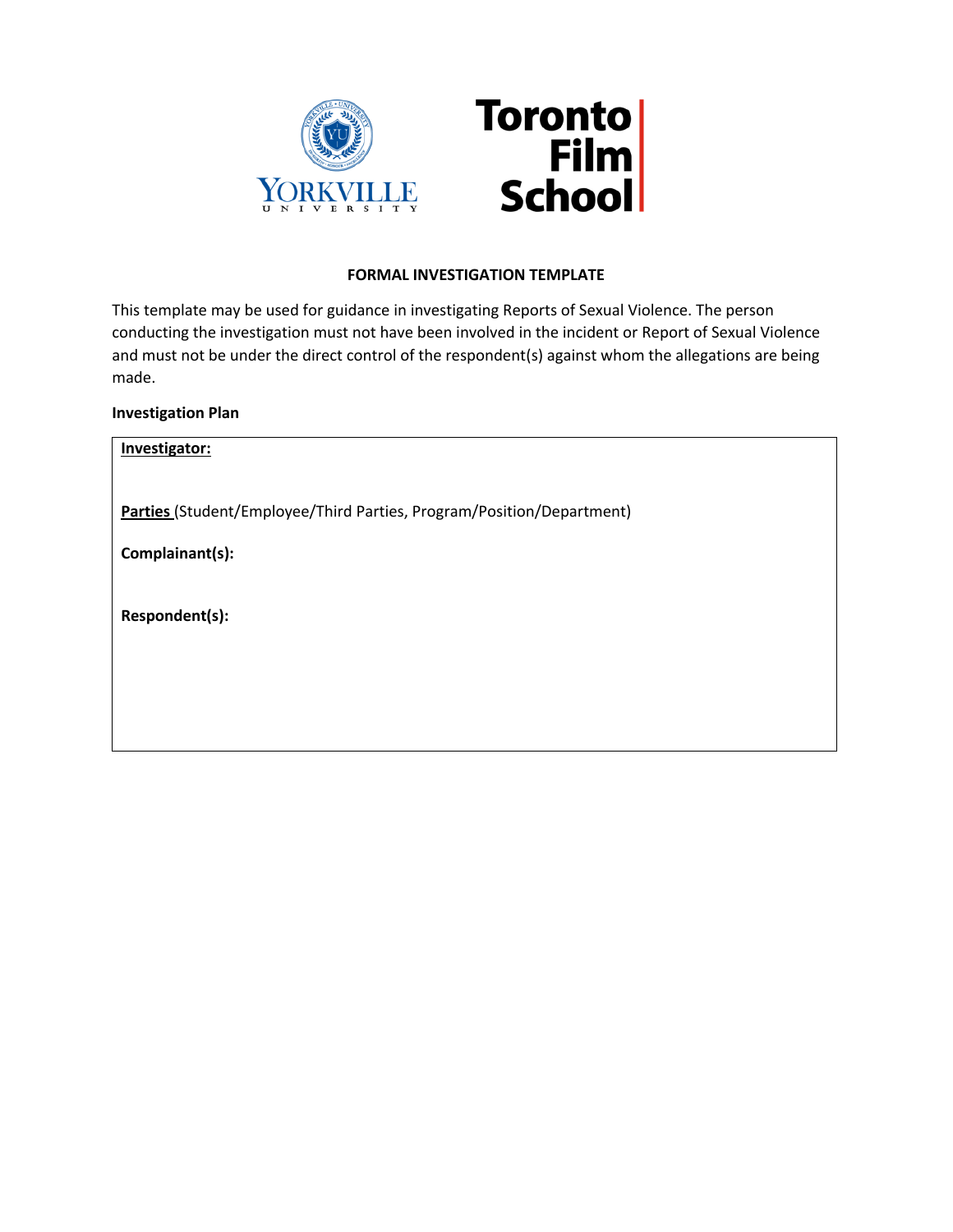## **Investigation steps:**

- 1. Obtain the complainant(s)' complaint in writing, if possible. Assistance should be provided in completing the complaint form where necessary.
- 2. The investigator needs to interview the complainant(s) that allegedly experienced discrimination/harassment and the respondent(s). If the respondent(s) is/are not a student or an employee, the investigator should make reasonable efforts to interview the respondent(s). Complainants should not be asked any questions related to their sexual history.
- 3. Make a list of possible relevant witnesses. The complainant(s) and respondent(s) should be asked for names of any relevant witnesses.
- 4. Interview relevant witnesses. Ask specific questions about what they have observed, are aware of or have personally experienced. If the witnesses are not students or employees, the investigator should make reasonable efforts to interview those witnesses.
- 5. Collect and review relevant documents/evidence from the complainant(s), respondent(s), witnesses and Yorkville University/Toronto Film School.
- 6. Take detailed notes and keep all investigation materials in a confidential, secure file. This file will be important should the investigation be challenged or undergo third party scrutiny.
- 7. Keep the investigation confidential. Instruct the complainant(s), respondent(s) and witnesses not to talk to others about the investigation unless it is necessary, for instance to obtain advice or counselling. Have the parties sign the relevant Confidentiality Statement depending on if they are a student or an employee/third party.

| <b>Witnesses (most relevant)</b> | <b>Witnesses (possibly relevant)</b> |  |
|----------------------------------|--------------------------------------|--|
|                                  |                                      |  |
|                                  |                                      |  |
|                                  |                                      |  |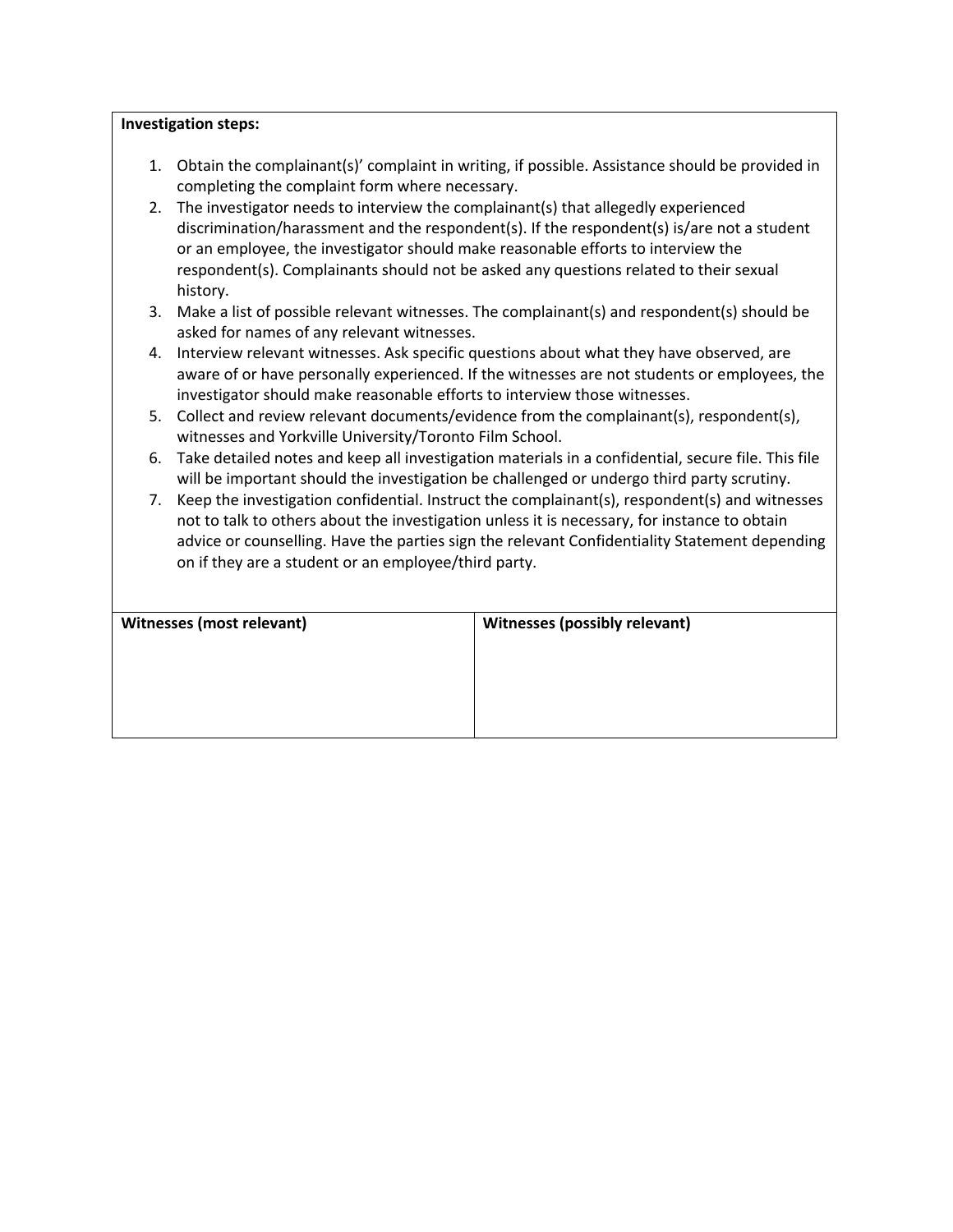**Other Evidence** 

**Types of evidence can include: attendance records; work schedules; personal notes/calendars/work and meeting agendas; corporate employee file; correspondence including emails, voicemails, text messages, etc.; screen shots of social media communications, audio recordings, surveillance videos, employee, supervisor and managerial personnel reports**

**Notes and/or other relevant information**

**Evidence Organization Chart**